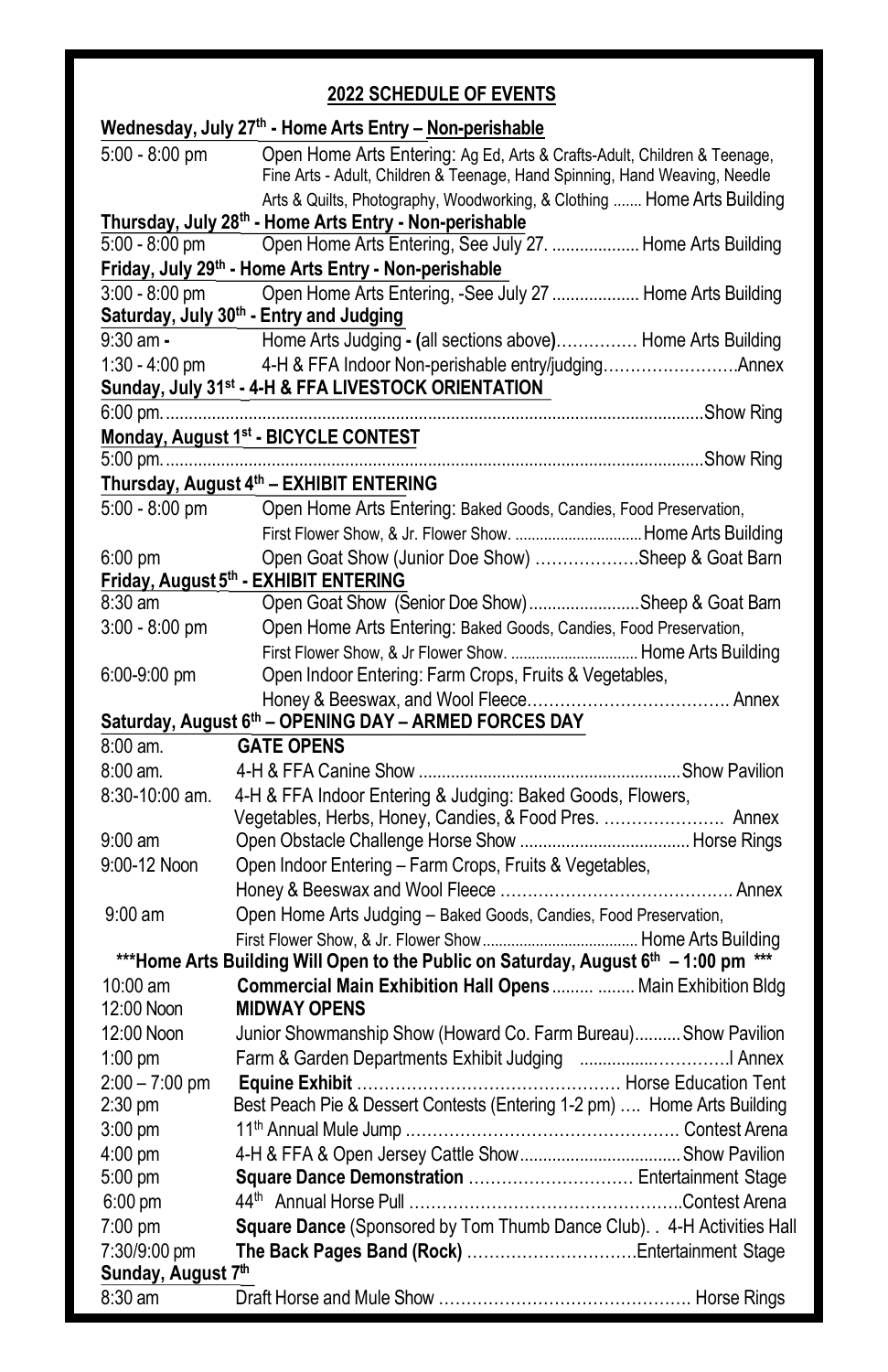# **2022 SCHEDULE OF EVENTS**

| Sunday, August 7 <sup>th</sup> - Continued |                                                                                |  |
|--------------------------------------------|--------------------------------------------------------------------------------|--|
| $9:00$ am                                  |                                                                                |  |
| $10:00$ am                                 |                                                                                |  |
| 11:00 am                                   |                                                                                |  |
| 12:00 Noon                                 | <b>MIDWAY OPENS</b>                                                            |  |
| 12:30 pm                                   |                                                                                |  |
| $1:00$ pm                                  | Tour a Live Honey Bee Colony with Roger Frissora  Annex                        |  |
| 2:00 - 7:00 pm                             |                                                                                |  |
| 2:00 - 5:00 pm                             | MD Farriers Association Demo "Building Horse Shoes" Horse Education Tent       |  |
| $2:00$ pm                                  | Grand Opening Parade and 38th Annual West Friendship                           |  |
|                                            |                                                                                |  |
| 2:30 pm                                    | Howard County Farm Bureau Ambassador Contest  Show Pavilion                    |  |
|                                            | Jr. Ambassador/Future Farmer/Little Miss Contests Show Pavilion                |  |
|                                            | 4-H Mini Fashion Revue (held during Farm Bureau Ambassador Contest)            |  |
| $3:00 \text{ pm}$                          | Tour a Live Honey Bee Colony with Roger Frissora  Annex                        |  |
| $4:00 - 6:00$ pm                           |                                                                                |  |
| 5:00 pm                                    | 4-H Champion Baked Goods Auction  Show Pavilion                                |  |
| 5:30 pm                                    |                                                                                |  |
| 5:30 pm                                    | "Farm Wars" (Tractor Driving/Hay Stacking Contest) Contest Arena               |  |
| $6:00$ pm                                  |                                                                                |  |
| $6:30$ pm                                  |                                                                                |  |
| 7:30/9:00pm                                |                                                                                |  |
| Monday, August 8th                         |                                                                                |  |
| $8:30 \text{ am}$                          |                                                                                |  |
| $9:00$ am                                  |                                                                                |  |
| $9:00 \text{ am}$                          | 4-H & FFA Dairy Goat Show then 4-H & FFA Pygmy Goat Show  Sheep & Goat Barn    |  |
| $9:00$ am                                  |                                                                                |  |
| $10:00$ am                                 | Demonstrations Throughout the Day  Home Arts Building                          |  |
|                                            | 10:00am-4:00pm 4-H Day! (Closed Noon to 1:00 pm) *4-H Activities Hall* & Annex |  |
| 12:00 Noon                                 | 4-H & FFA Meat Breeding Goat Show Sheep & Goat Barn                            |  |
| $1:00$ pm                                  |                                                                                |  |
| $1:00$ pm                                  | 4-H & FFA Market Goat & Showmanship Show  Show Pavilion                        |  |
| $2:00$ pm                                  | <b>MIDWAY OPENS</b>                                                            |  |
| 2:00 - 7:00 pm                             |                                                                                |  |
| 5:00 & 7:00 pm                             |                                                                                |  |
| 5:00 pm                                    |                                                                                |  |
| 5:00 pm                                    |                                                                                |  |
| $6:30$ pm                                  |                                                                                |  |
| 7:30/9:00 pm                               |                                                                                |  |
|                                            | Tuesday, August 9th - SENIOR DAY (Seniors 62 & Older Admitted FREE - ALL DAY)  |  |
| $8:00 \text{ am}$                          | BRAHA Arabian, Part-bred Arabian & Open Show  Horse Rings                      |  |
| $9:00 \text{ am}$                          |                                                                                |  |
| $9:00$ am                                  |                                                                                |  |
| $10:00$ am                                 | Demonstrations Throughout the Day  Home Arts Building                          |  |
| $2:00$ pm                                  | <b>MIDWAY OPENS</b>                                                            |  |
| $2:00 - 7:00$ pm                           |                                                                                |  |
| $3:00$ pm                                  |                                                                                |  |
| $4:00 \text{ pm}$                          |                                                                                |  |
| $6:00 \text{ pm}$                          |                                                                                |  |
| 7:00 pm                                    |                                                                                |  |
|                                            |                                                                                |  |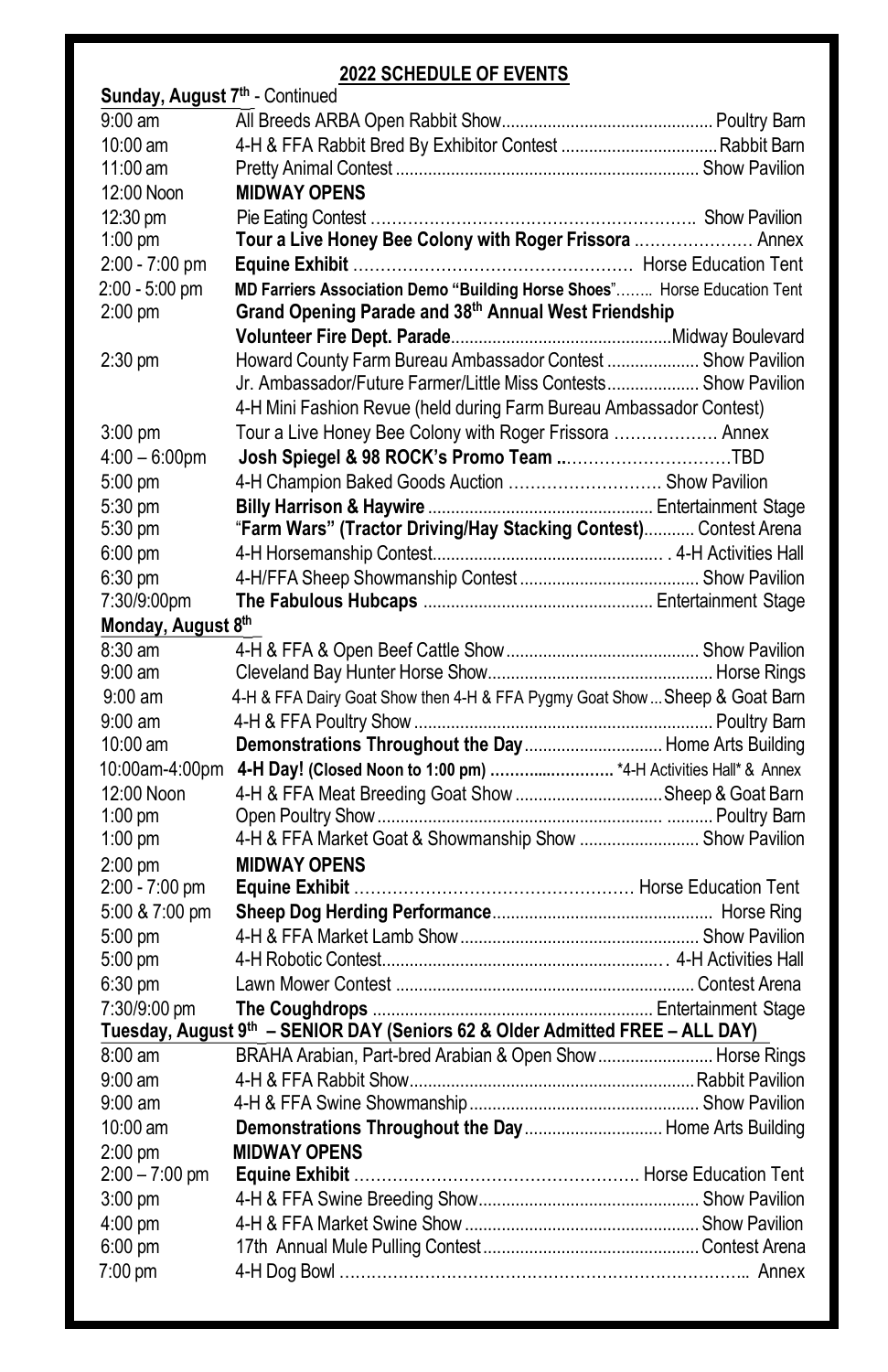# **2022 SCHEDULE OF EVENTS - CONTINUED**

| Tuesday, August 9th - SENIOR DAY (Seniors 62 & Older Admitted FREE - ALL DAY) |                                                                           |  |  |  |
|-------------------------------------------------------------------------------|---------------------------------------------------------------------------|--|--|--|
| 7:00 pm                                                                       |                                                                           |  |  |  |
| 7:30 - 9:30 pm                                                                | Open Mid-Week Flower Entry(see catalog)  Home Arts Building               |  |  |  |
| 7:30/9:00 pm                                                                  |                                                                           |  |  |  |
| Wednesday, August 10th                                                        |                                                                           |  |  |  |
| 8:00 - 10:00 am                                                               | Open Mid-Week Flower Entry (see catalog)Home Arts Building                |  |  |  |
| $8:30$ am                                                                     | 4-H & FFA Open Hand Spinners Sheep Show  Show Pavilion                    |  |  |  |
| $9:00 \text{ am}$                                                             |                                                                           |  |  |  |
| 10:00 am                                                                      |                                                                           |  |  |  |
| 10:00 am                                                                      | Demonstrations Throughout the Day  Home Arts Building                     |  |  |  |
| $11:30$ am                                                                    | Ag Leaders Luncheon - BY INVITATION ONLY 4-H Activities Hall              |  |  |  |
| $11:30$ am                                                                    |                                                                           |  |  |  |
| 12:00 Noon                                                                    | Unbridled Blessing Mounted Drill Team  Horse Show Ring                    |  |  |  |
| $2:00$ pm                                                                     | <b>MIDWAY OPENS</b>                                                       |  |  |  |
| $2:00 - 7:00$ pm                                                              |                                                                           |  |  |  |
| 4:00 pm                                                                       |                                                                           |  |  |  |
| 5:00 pm                                                                       | 4-H & FFA Beef Showmanship & Steer Show  Show Pavilion                    |  |  |  |
| 5:30-6:45 pm                                                                  | King Arthur Flour Contest Entering -Judging @ 7:00 pm  Home Arts Building |  |  |  |
| 6:00-6:30 pm                                                                  | 4-H Small Pet & Wildlife Entering - Judging @ 7 pm  Annex                 |  |  |  |
| $6:00 \text{ pm}$                                                             |                                                                           |  |  |  |
| 7:30/9:00 pm                                                                  |                                                                           |  |  |  |
| Thursday, August 11th                                                         |                                                                           |  |  |  |
| $8:00 \text{ am}$                                                             |                                                                           |  |  |  |
| $8:30 \text{ am}$                                                             | 4-H & FFA & Open Meat Breeding Sheep Show  Show Pavilion                  |  |  |  |
| $9:00 \text{ am}$                                                             |                                                                           |  |  |  |
| $9:00$ am.                                                                    |                                                                           |  |  |  |
|                                                                               |                                                                           |  |  |  |
| 10:00 am                                                                      | Demonstrations Throughout the Day  Home Arts Building                     |  |  |  |
| 12:00 Noon                                                                    |                                                                           |  |  |  |
| $2:00$ pm                                                                     | <b>MIDWAY OPENS</b>                                                       |  |  |  |
| 2:00 - 7:00 pm                                                                |                                                                           |  |  |  |
| 2:30                                                                          |                                                                           |  |  |  |
| 3:00                                                                          |                                                                           |  |  |  |
| $4:00 \text{ pm}$                                                             | 4-H & FFA & Open Dairy Cattle Show (Guernsey, Brown Swiss,                |  |  |  |
|                                                                               |                                                                           |  |  |  |
| 5:00 & 7:00 pm                                                                |                                                                           |  |  |  |
| $6:00$ pm                                                                     | 4-H & FFA & Open Dairy Cattle Show (Ayrshire & Holstein)  . Show Pavilion |  |  |  |
| $6:00$ pm                                                                     |                                                                           |  |  |  |
| $7:00 \text{ pm}$                                                             |                                                                           |  |  |  |
| $7:00 \text{ pm}$                                                             |                                                                           |  |  |  |
| Friday, August 12th                                                           |                                                                           |  |  |  |
| 8:30 am                                                                       | 4-H & FFA & Open Meat Breeding Sheep Show  Show Pavilion                  |  |  |  |
| $9:00 \text{ am}$                                                             |                                                                           |  |  |  |
| 9:30 am                                                                       |                                                                           |  |  |  |
| 10:00 am                                                                      |                                                                           |  |  |  |
| $10:00$ am                                                                    | Demonstrations Throughout the Day  Home Arts Building                     |  |  |  |
| $2:00$ pm                                                                     | <b>MIDWAY OPENS</b>                                                       |  |  |  |
| 2:00 - 7:00 pm                                                                |                                                                           |  |  |  |
| 5:45 pm                                                                       |                                                                           |  |  |  |
| 7:30/9:00 pm                                                                  |                                                                           |  |  |  |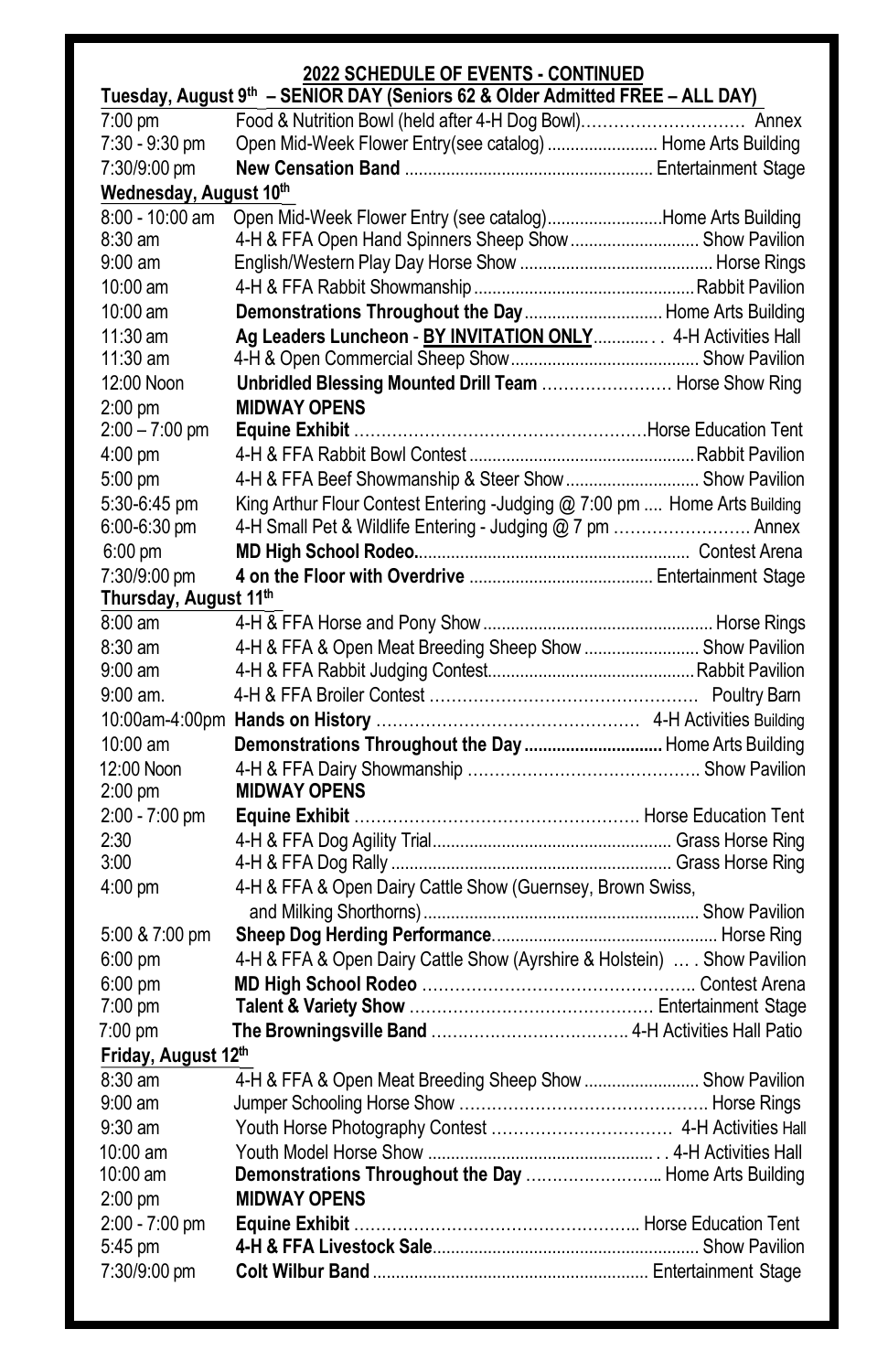## **2022 SCHEDULE OF EVENTS – CONTINUED**

**Saturday, August 13th**

| .                  |                                                                             |  |
|--------------------|-----------------------------------------------------------------------------|--|
| $8:30$ am          |                                                                             |  |
| $9:00 \text{ am}$  |                                                                             |  |
| $9:00$ am          |                                                                             |  |
| $10:00$ am         | Demonstrations Throughout the Day  Home Arts Building                       |  |
| $10:00$ am         |                                                                             |  |
| $10:30$ am         | Baby Contest and Miniature Parade (Entries by 10:00 am) Entertainment Stage |  |
| $11:00$ am         |                                                                             |  |
| 12:00 Noon         |                                                                             |  |
| 12:00 Noon         | <b>MIDWAY OPENS</b>                                                         |  |
| $12:30 \text{ pm}$ |                                                                             |  |
| $1:00$ pm          |                                                                             |  |
| $1:30$ pm          |                                                                             |  |
| $2:00 - 7:00$ pm   |                                                                             |  |
| $2:30$ pm          |                                                                             |  |
| $5:00$ pm          |                                                                             |  |
| $6:00 \text{ pm}$  |                                                                             |  |
| $6:15$ pm          |                                                                             |  |
| $6:45 \text{ pm}$  | 4-H All Star Livestock Showmanship Contest Show Pavilion                    |  |
| 7:30/9:00 pm       | Jay Henley & the Stonebroke Band Entertainment Stage                        |  |
|                    |                                                                             |  |

### **PREMIUM PAYOUT**

**Saturday, August 13th: 8 pm – 9 pm …….….. Show Ring Sunday, August 14th: 10 am to 2:00 pm ……. Fair Office**

**SPECIAL NOTICE**

**Exhibit Halls Will Be Closed During Entry and Judging on Saturday, August 6th. Home Arts Building will open at 1:00 pm on Saturday, August 6th. Annex opening TBD**

**\*\* ARMED FORCES DAY – Saturday (8/6) \*\* Valid Military ID get you in FREE all day (Includes spouse & children under 18)**

 **ADMISSION TO THE FAIR IS OPEN FROM 8 am til 10 pm**

**AMUSEMENT RIDES – Daily Specials! Both Saturdays and Sunday - 12 Noon til 11 pm Monday thru Friday - 2 pm til 11 pm**

**PETER WOOD: COLLECTOR OF THE IMPOSSIBLE! (Magic Shows) Sat.(8/6),Mon.,Wed.,Fri.: 11am,12:30pm & 2pm Sat.(8/13): 1,2,& 3pm**

> **PIG RACES – 3 Shows Each Day PONY RIDES Daily 10am – 10pm**

**SCHEDULE SUBJECT TO CHANGE Check our website at www.howardcountyfairmd.com for Up-To-Date Info on Fair Events and Nightly Entertainment**